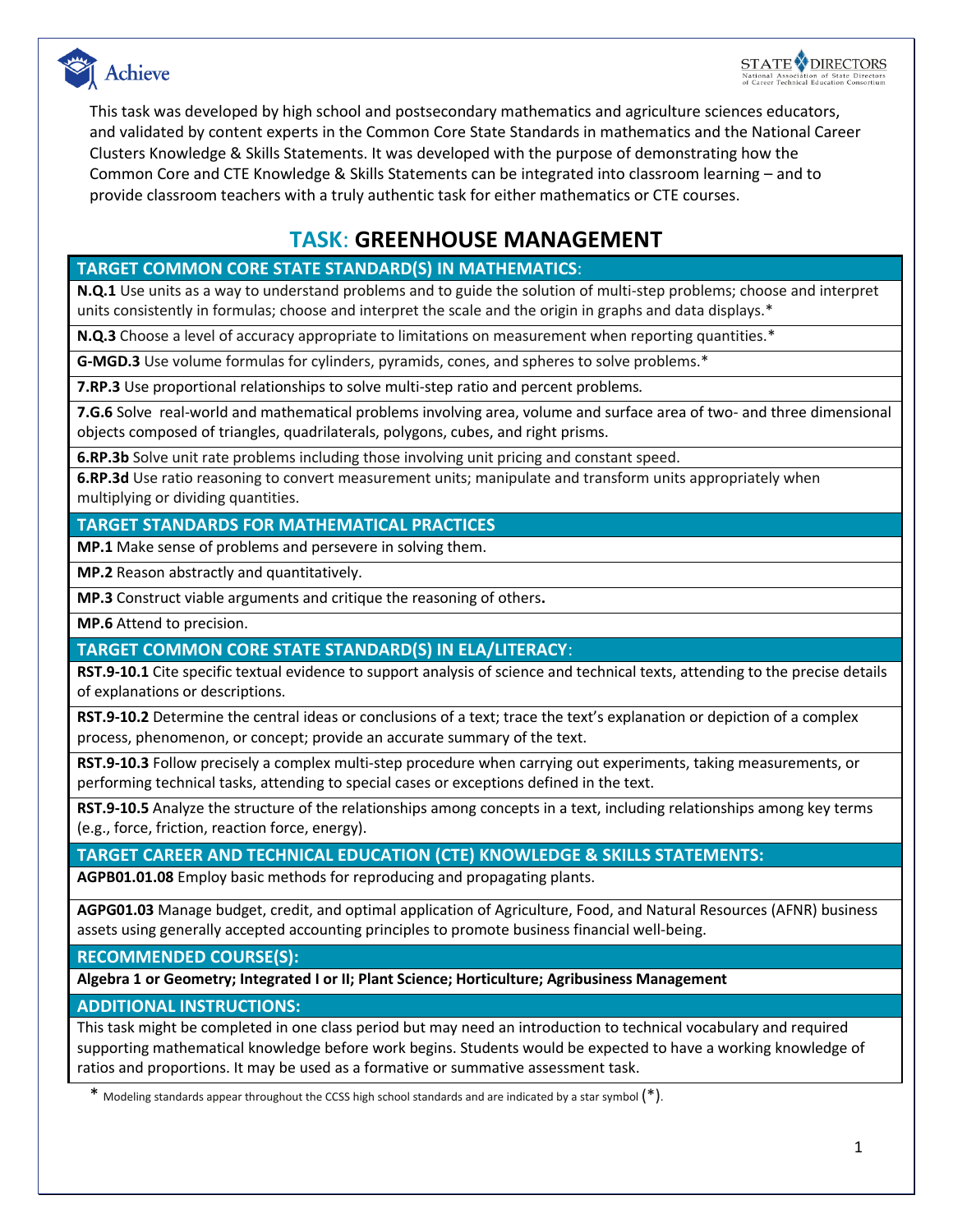



#### *About the Common Core State Standards in Mathematics*

The Common Core State Standards (CCSS) for Mathematics are organized by grade level in grades K–8. At the high school level, the standards are organized by conceptual category (number and quantity, algebra, functions, geometry, and probability and statistics), showing the body of knowledge students should learn in each category to be college and career ready, and to be prepared to study more advanced mathematics. The Standards for Mathematical Practice describe ways in which developing student practitioners of the discipline of mathematics increasingly ought to engage with the subject matter as they grow in mathematical maturity and expertise throughout the elementary, middle and high school years. [www.corestandards.org](http://www.corestandards.org/)

#### *About the Common Core State Standards in English Language Arts/Literacy*

The Common Core State Standards (CCSS) for ELA/Literacy are organized by grade level in grades K–8. At the high school level, the standards are organized by 9-10 and 11-12 grade bands. Across K-12 there are four major strands: Reading, Writing, Speaking and Listening, and Language. The CCSS also include Standards for Literacy in History/Social Studies, Science, and Technical Subjects, with content-specific (Reading and Writing) literacy standards provided for grades 6-8, 9-10, and 11-12, to demonstrate that literacy needs to be taught and nurtured across all subjects. [www.corestandards.org](http://www.corestandards.org/)

#### *About the Career Cluster Knowledge and Skill Statements*

As an organizing tool for curriculum design and instruction, Career Clusters™ provide the essential knowledge and skills for the 16 Career Clusters™ and their Career Pathways. It also functions as a useful guide in developing programs of study bridging secondary and postsecondary curriculum and for creating individual student plans of study for a complete range of career options. As such, it helps students discover their interests and their passions, and empowers them to choose the educational pathway that can lead to success in high school, college and career. [http://www.careertech.org/career-clusters/resources/clusters/agriculture.html.](http://www.careertech.org/career-clusters/resources/clusters/agriculture.html) Although not included in this template, all Clusters and Pathways have Foundational Academic Expectations and Essential Knowledge & Skills Statements, which, in some cases, overlap with the Common Core State Standards.

#### • Bench

#### **KEY TERMS**

- Centum weight / hundredweight (cwt)
- N-P-K (Nitrogen to Phosphorous to Potassium) ratio
- Production cost, Profit, Revenue, Mark-up
- Parts-per-million (ppm) calculation
- Active ingredient (AI)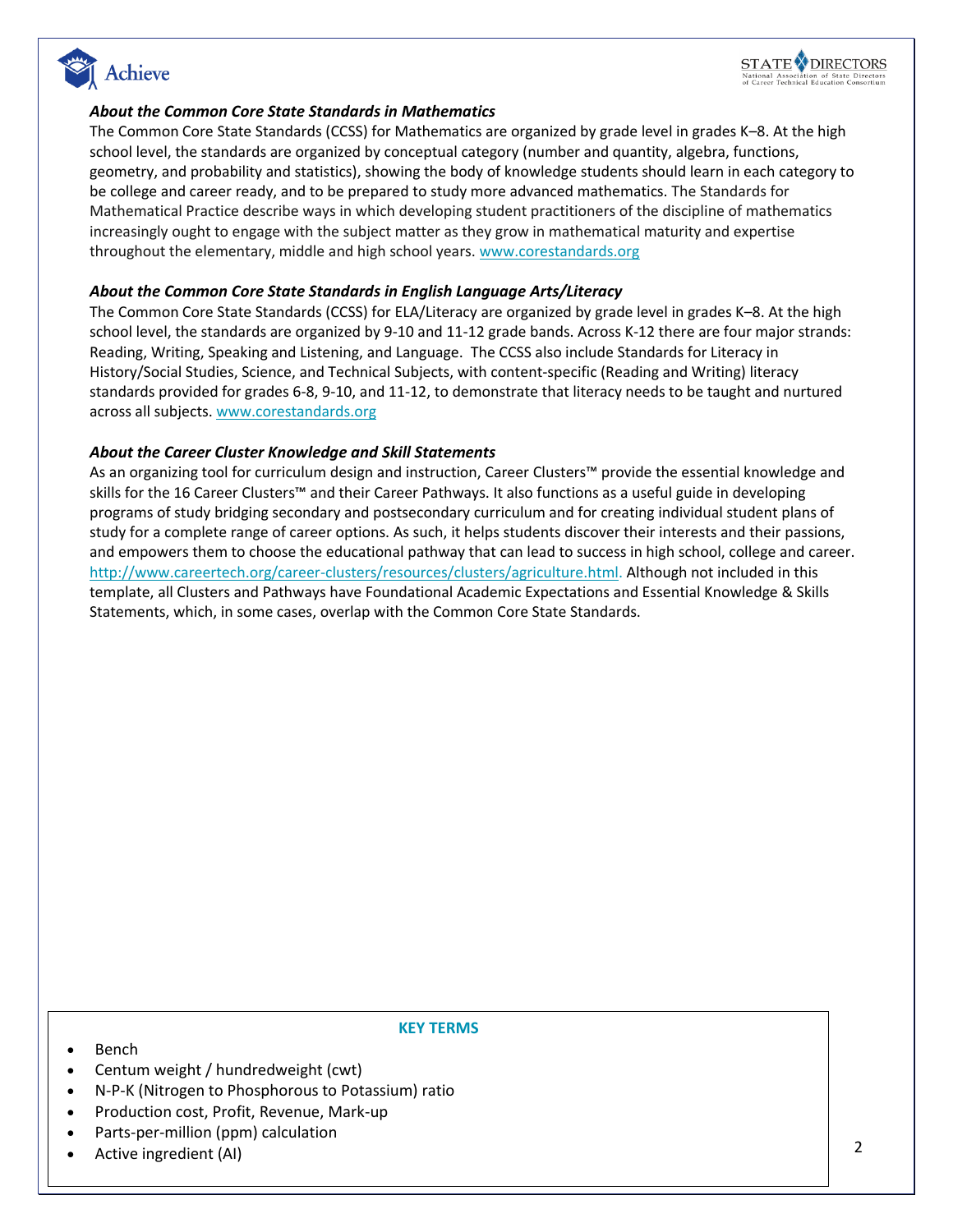

GREENHOUSE MANAGEMENT *– The Task*

Your manager at the greenhouse where you work has asked you to help her produce a crop of Easter lilies. She has gathered some information but needs you to take over determining the costs and expenses for the crop. Show your work and thinking as you answer the questions below, so that you can make a presentation of your findings to the manager regarding this enterprise. Express estimates and answers using an appropriate level of precision.

Use the following information to answer questions 1-5:

Achieve

- You have three benches measuring 5 feet 3 inches wide and are 100 feet long which is enough space for 1000 Easter lilies in 6" pots.
- Each case of 6" pots contains 500 pots and costs \$48.00 per case.
- Pots have a diameter of 6", and a height of 8".
- Each bag of potting soil contains three cubic feet of soil and costs \$7.50
- From previous experience you calculate your crop will require two 25 lb. bags of 10-12-5 (N-P-K) soluble fertilizer at a cost of \$64.00 per cwt.
- Your growing consultant predicts your crop will require one five-pound bag of Marathon insecticide at a cost of \$1780.00 per cwt.
- You will start your crop from bulbs and Easter lily bulbs are available at \$1.56 each.
- You estimate overhead costs (electricity, water, and building) for the entire growing period to be \$79.00 per month with a growing period of 5 months.
- You estimate labor costs for the entire growing period to be \$1080.00
- 1. What is the combined area of the three bench tops where you will be growing your Easter lilies?
- 2. How many bags of soil will be required to plant the Easter lily crop? For purposes of this calculation, assume that you will be filling each pot to the top, and disregard the space that will be consumed by the lily bulb.
- 3. Considering only the costs shown above, what will be the total cost of producing a single Easter lily?
- 4. If you use both bags of fertilizer, how many ounces of Nitrogen will you apply?
- 5. If you have set a target profit of \$3000.00 for your Easter lily crop, what will your mark-up percentage be on the production cost?
- 6. You have set aside 850 sq. ft. of bench space for a fern crop. If you decide to use this space to expand your Easter lily production, how many more Easter lilies could you produce? (Assume the same rate as the original 1,000 lilies planted previously.)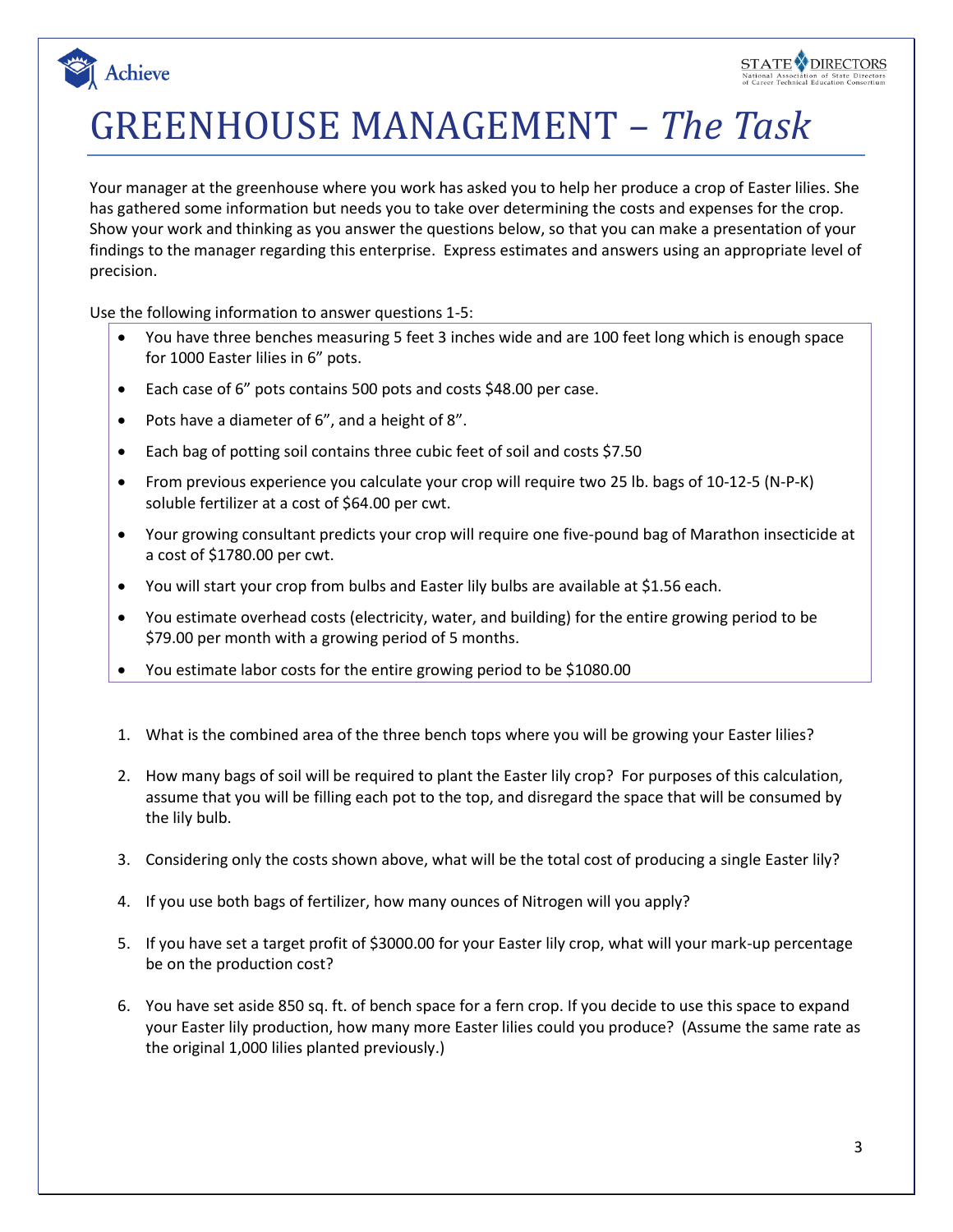



# GREENHOUSE MANAGEMENT – *Possible Solution(s)*

1. Using the information from the first bullet: 5 feet 3 inches = 5.25 feet

(5.25 feet)(100 feet)(3 benches) = **1575 ft<sup>2</sup>**

2. Volume of a cylindrical pot =  $\pi r^2$  x height =  $\pi$  x 9 x 8 = 226.19 in<sup>3</sup> per pot = 226.2 in<sup>3</sup> *(Note: differences may occur if students calculate using 3.14 instead of π)*

1 cubic foot =  $12''$  x  $12''$  x  $12''$  =  $1728$  in<sup>3</sup> per cubic foot (1728 in<sup>3</sup> per cubic foot) x (3 cubic feet per bag) = 5184 in<sup>3</sup> per bag (5184 in<sup>3</sup> per bag) divided by (226.2 in<sup>3</sup> per pot) = 22.9 pots per bag 1000 pots/22.9 pots per bag = 43.67 bags of soil. Rounded to the nearest bag, this is **44 bags of soil.**

#### 3.

- **•** Pots:  $1000 \text{ pots} = 2 \text{ cases } \Rightarrow 2 \text{ cases } x \text{ $48.00/case} = $96.00$
- **Soil:** 44 bags of soil x \$7.50 per bag = **\$330.00**
- **Fertilizer:** 2 bags x 25 lbs. per bag =  $50$  lbs =  $0.5$  cwt **0.**5 cwt x \$64.00 per cwt = **\$32.00**
- **Pesticide:** 5 lbs insecticide = 0.05 cwt 0.05 cwt x \$1780 per cwt = **\$89.00**
- **Bulbs:** 1000 bulbs x \$1.56 per bulb = **\$1,560.00**
- **Utilities:** \$79.00 per month x 5 months = **\$395.00**
- **Labor: \$1080.00**

**TOTAL COST** = \$96.00 + \$330.00 + \$32.00 + \$89.00 + \$1560.00 + \$395.00 + \$1080.00 = **\$3582.00** Since there are 1000 lilies being planted: \$3582/1000 lilies = **\$3.58 per lily**

4. 2 bags x 25 lbs per bag = 50 lbs of fertilizer

Using the 10-12-5 percentage ratio of N-P-K given: (50 lbs of fertilizer) x (10% Nitrogen per lb) = 50 lbs  $x 0.1 = 5$  lbs N 5 lbs x 16 oz per lb = **80 oz of Nitrogen**

- 5. Total Cost + Profit = \$3582.00 + \$3000.00 = \$6582.00  $$6582 / 1000$  lilies = \$6.58 total revenue needed per lily. The ratio of total revenue per lily to total cost per lily  $\Rightarrow$  \$6.58/\$3.58 = 1.838 = 183.8% or about 184% So the markup would be approximately **84%**.
- 6. 1000 lilies / 1575 square feet = 0.6349… lilies per square foot

0.635 lilies per square foot x 850 square feet = 539.682 lilies

Since there cannot be a partial lily planted, this solution will need to be rounded up: **539 lilies**

*Note: Students might also set up a proportion to solve this problem.*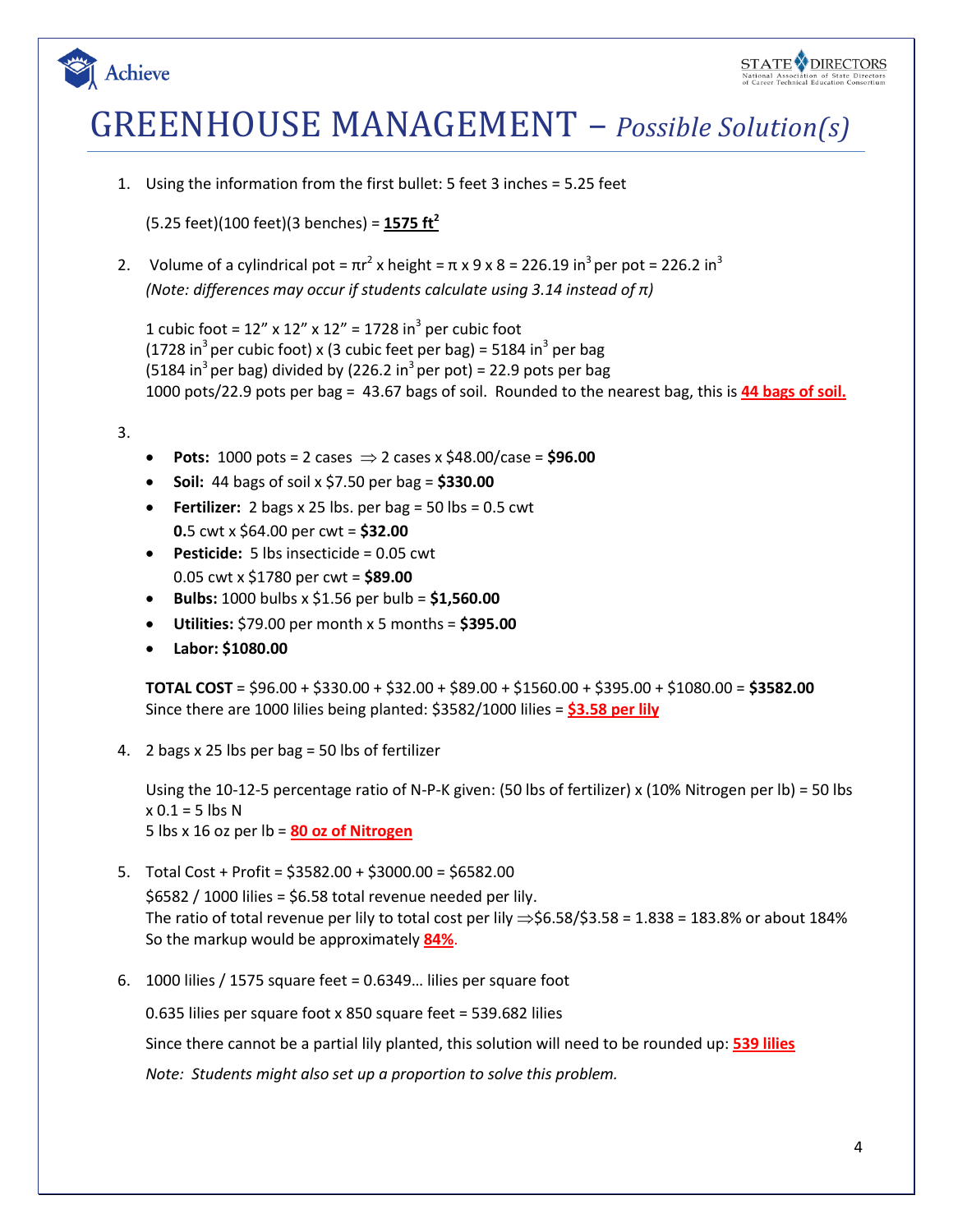

## GREENHOUSE MANAGEMENT – *Possible Extensions*

Achieve

The extensions below represent potential ways in which mathematics and/or CTE teachers can build on the task above. All of the extensions are optional and can be used in the classroom, as homework assignments, and/or as long-term interdisciplinary projects.

- 1. The easiest way to apply the fertilizer is through the misting system; however application directions require a part-per-million calculation (ppm). The fertilizer you are using is Calcium nitrate which contains 15% Nitrogen (N). If you are applying 1 ounce of fertilizer per 100 gallons of water, how much Nitrogen are you applying in parts-per-million (ppm)?
- 2. You also need to apply 150 ppm of active ingredient (AI) of insecticide to your Easter lilies. The percent AI for Marathon Insecticide is 33%. How many ounces of Marathon would you add to 100 gallons of water?
- 3. You will need to construct a container to hold the 100 gallons of water you are using as to apply the fertilizer and the insecticide simultaneously. Draw a cylinder to scale with the dimensions (including height and either diameter or radius) correctly labeled. The container needs to have a capacity of 110% of the required volume to alleviate any spillage concerns. The cylinder container must fit into a space, 3 foot by 3 foot, near the end of the greenhouse.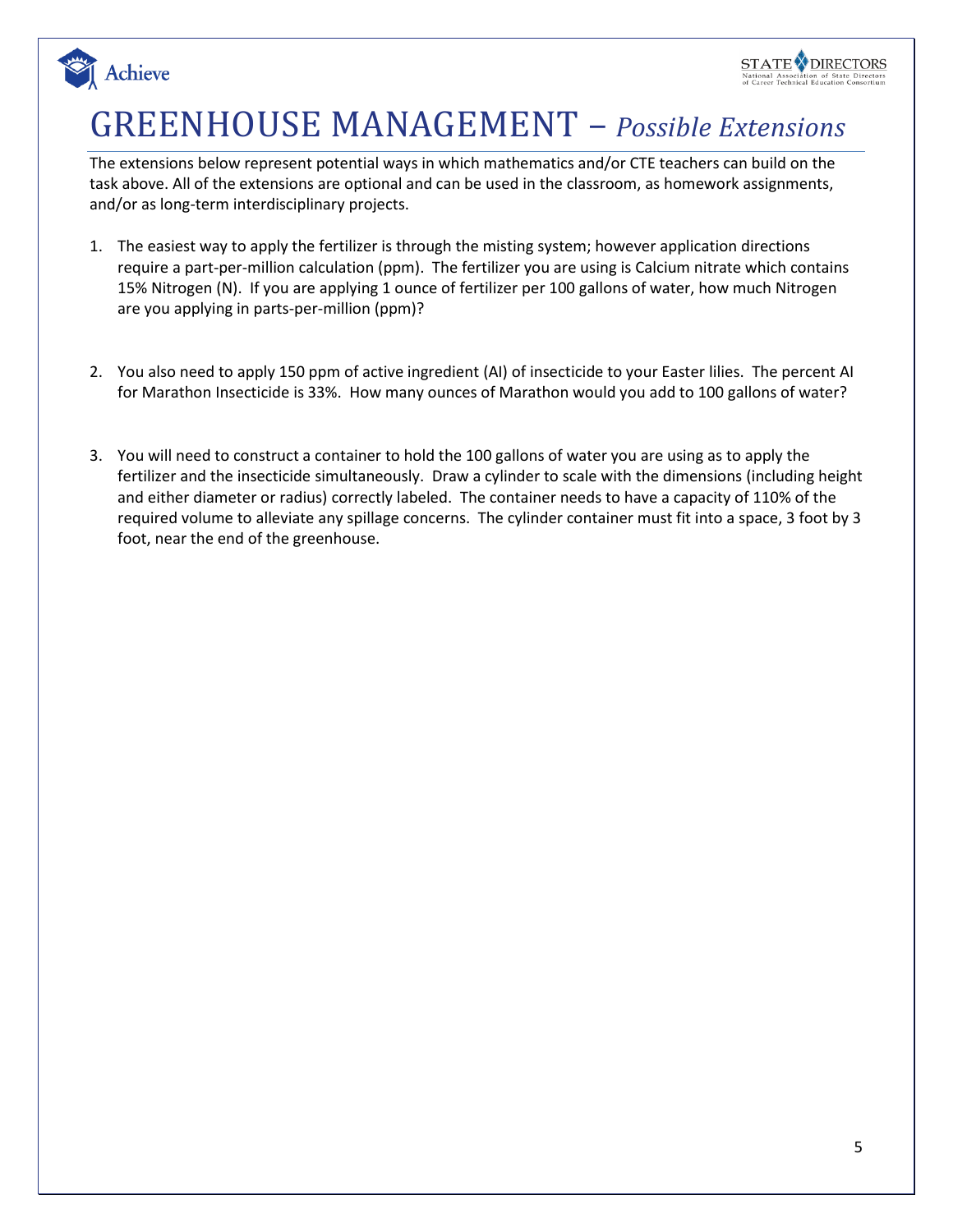



# GREENHOUSE MANAGEMENT – *Appendix: Alignment Ratings*

The rating system used in the following charts is as follows:

#### **3 EXCELLENT ALIGNMENT:**

The content/performance of the task is clearly consistent with the content/performance of the Common Core State Standard.

#### **2 GOOD ALIGNMENT:**

The task is consistent with important elements of the content/performance of the CCSS statement, but part of the CCSS is not addressed.

#### **1 WEAK ALIGNMENT:**

There is a partial alignment between the task and the CCSS, however important elements of the CCSS are not addressed in the task.

### **N/A:**

For Mathematical Practices a content rating does not apply.

In the charts **C = Content Rating** and **P = Performance Rating**

#### **COLOR KEY**

- **Black** = Part of CCSS/K&S Statement aligned to task
- **Gray** = Part of CCSS/K&S Statement *not* aligned to task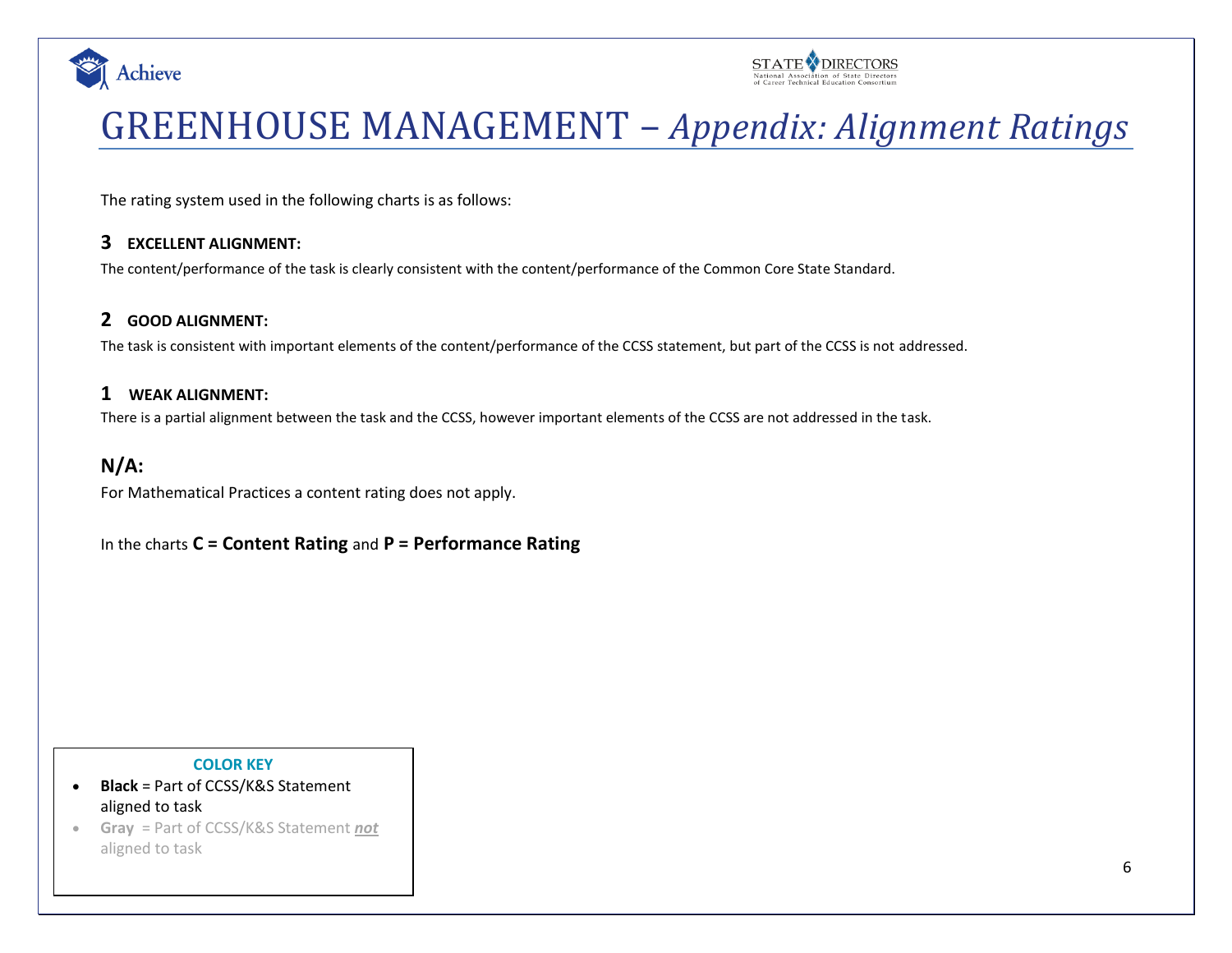



## **Task-to-Mathematical Practice Alignment Recording Sheet**

| <b>Task</b><br><b>Name</b> | <b>Aligned CCSS</b><br><b>Mathematical Practice Standards</b>                   | C   | P              | <b>Alignment Comments</b><br>(Standards selection, partial alignments, reasons for rating, etc)                                                                                                                                                                                                                                      | <b>Task Comments</b><br>(Strengths, weaknesses, possible<br>improvements, effectiveness,<br>etc)                                                                                                                                                                 |  |
|----------------------------|---------------------------------------------------------------------------------|-----|----------------|--------------------------------------------------------------------------------------------------------------------------------------------------------------------------------------------------------------------------------------------------------------------------------------------------------------------------------------|------------------------------------------------------------------------------------------------------------------------------------------------------------------------------------------------------------------------------------------------------------------|--|
| GREENHOUSE MANAGEMENT      | MP.1 Make sense of problems and<br>persevere in solving them.                   | N/A | 3              | For this task students analyze givens, constraints,<br>relationships, and goals. They must make conjectures<br>about the form and meaning of the solution and plan a<br>solution pathway. They must check the reasonableness<br>of their solution, continually asking themselves, "Does<br>this make sense?"                         |                                                                                                                                                                                                                                                                  |  |
|                            | MP.2 Reason abstractly and<br>quantitatively.                                   | N/A | $\overline{2}$ | This task involves quantitative relationships. It requires<br>that students make sense of quantities and their<br>relationships in the problem situation. They need to<br>consider the units involved and attend to the meaning of<br>quantities, not just compute them. There is no emphasis<br>on abstract reasoning in this task. | This is a multi-stage<br>problem with real life<br>applications and<br>considerations. Students<br>must identify quantities<br>and other measures to<br>determine costs, using<br>quantitative reasoning,<br>practical situations, and<br>accurate calculations. |  |
|                            | <b>MP.3</b> Construct viable arguments<br>and critique the reasoning of others. | N/A | 1              | Students are called upon in the prompt to show their<br>work and thinking so they can make a presentation to<br>the manager. No particular question in the task asks<br>students to prepare such a presentation, however.<br>There is no requirement to critique the reasoning of<br>others.                                         |                                                                                                                                                                                                                                                                  |  |
|                            | MP.6 Attend to precision.                                                       | N/A | 3              | Rounding and approximation are a key part of the<br>thinking that students must use to accurately answer the<br>questions. Students also need to be careful about<br>attending to units as they perform calculations and<br>express numerical answers with a degree of precision<br>that is appropriate for the problem context.     |                                                                                                                                                                                                                                                                  |  |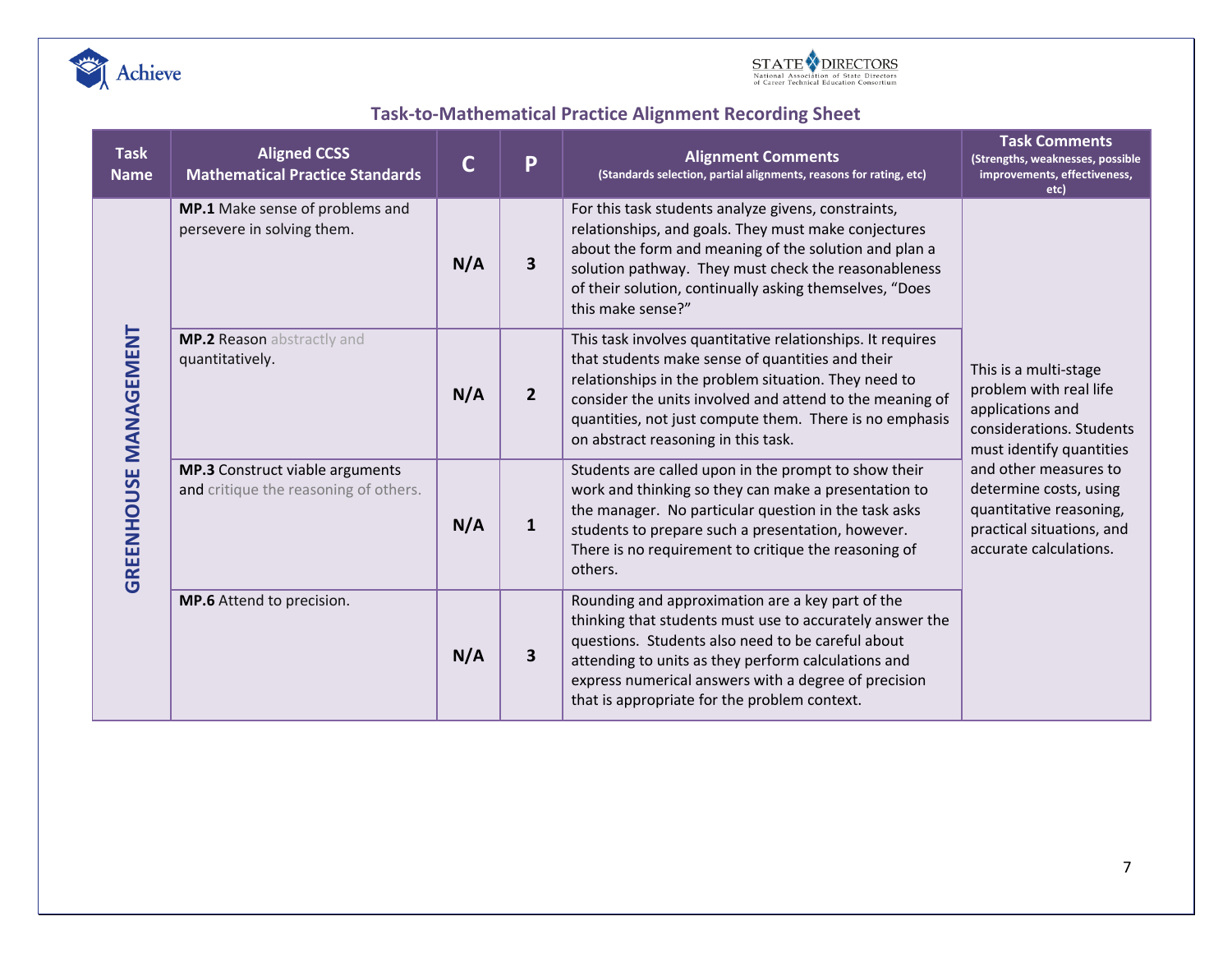



## **Task-to-Common Core State Standards Alignment Recording Sheet**

| <b>Task</b><br><b>Name</b>   | <b>Aligned CCSS</b><br><b>Content Standards</b>                                                                                                                                                                                                            | $\mathsf{C}$                                                                                                                                                                                                                                          | P | <b>Alignment Comments</b><br>(Standards selection, partial alignments, reasons for rating,<br>etc.)                                                                                                                                                                                                                                                                           | <b>Task Comments</b><br>(Strengths, weaknesses,<br>possible improvements,<br>effectiveness, etc.)                              |  |
|------------------------------|------------------------------------------------------------------------------------------------------------------------------------------------------------------------------------------------------------------------------------------------------------|-------------------------------------------------------------------------------------------------------------------------------------------------------------------------------------------------------------------------------------------------------|---|-------------------------------------------------------------------------------------------------------------------------------------------------------------------------------------------------------------------------------------------------------------------------------------------------------------------------------------------------------------------------------|--------------------------------------------------------------------------------------------------------------------------------|--|
| <b>GREENHOUSE MANAGEMENT</b> | N.Q.1 Use units as a way to understand problems<br>and to guide the solution of multi-step problems;<br>choose and interpret units consistently in<br>formulas; choose and interpret the scale and the<br>origin in graphs and data displays.*             | This task emphasizes the use of units in every question.<br>Using dimensional analysis is the most efficient way to<br>answer the questions. This task does not deal with<br>3<br>$\overline{2}$<br>scale and origin in graphs or graphical displays. |   |                                                                                                                                                                                                                                                                                                                                                                               |                                                                                                                                |  |
|                              | N.Q.3 Choose a level of accuracy appropriate to<br>limitations on measurement when reporting<br>quantities. *<br>G-MGD.3 Use volume formulas for cylinders,<br>pyramids, cones, and spheres to solve problems.*                                            |                                                                                                                                                                                                                                                       | 3 | There are several components in this task that require<br>approximation and a realistic view of the precision<br>possible in a large-scale project. While no particular<br>question in this task asks students to prepare a<br>presentation, the prompt is worded in such a way that<br>students are to show their work and thinking so that<br>they can make a presentation. | This task requires a<br>scale drawing and<br>calculations for the<br>greenhouse project.<br>Measurements and<br>quantities are |  |
|                              |                                                                                                                                                                                                                                                            |                                                                                                                                                                                                                                                       | 3 | In question 2, students need to find the volume of a<br>cylindrical pot. This task does not require students to<br>use pyramids, cones, or spheres.                                                                                                                                                                                                                           |                                                                                                                                |  |
|                              | 7.RP.3 Use proportional relationships to solve<br>multi-step ratio and percent problems. Examples:<br>simple interest, tax, markups and markdowns,<br>gratuities and commissions, fees, percent increase<br>and decrease, percent error.                   | 3                                                                                                                                                                                                                                                     | 3 | Proportional relationships are used in most parts of<br>this task. In particular, question 5 deals with percent<br>mark-up.                                                                                                                                                                                                                                                   | fractional, requiring<br>the use of positive<br>rational numbers<br>and estimation for<br>reporting.                           |  |
|                              | 7.G.6 Solve real-world and mathematical problems<br>involving area, volume and surface area of two-<br>and three dimensional objects composed of<br>triangles, quadrilaterals, polygons, cubes, and right<br>prisms.                                       | $\overline{2}$                                                                                                                                                                                                                                        | 3 | Question 1 requires students to find the area of a<br>rectangular shape. While question 2 involves volume,<br>it is of a cylindrical shape, not a cube or right prism.                                                                                                                                                                                                        |                                                                                                                                |  |
|                              | 6.RP.3b Solve unit rate problems including those<br>involving unit pricing and constant speed. For<br>example, if it took 7 hours to mow 4 lawns, then at<br>that rate, how many lawns could be mowed in 35<br>hours? At what rate were lawns being mowed? |                                                                                                                                                                                                                                                       | 3 | In part 3 students must find the unit cost per lily. In<br>other questions unit rates are prevalent.                                                                                                                                                                                                                                                                          |                                                                                                                                |  |